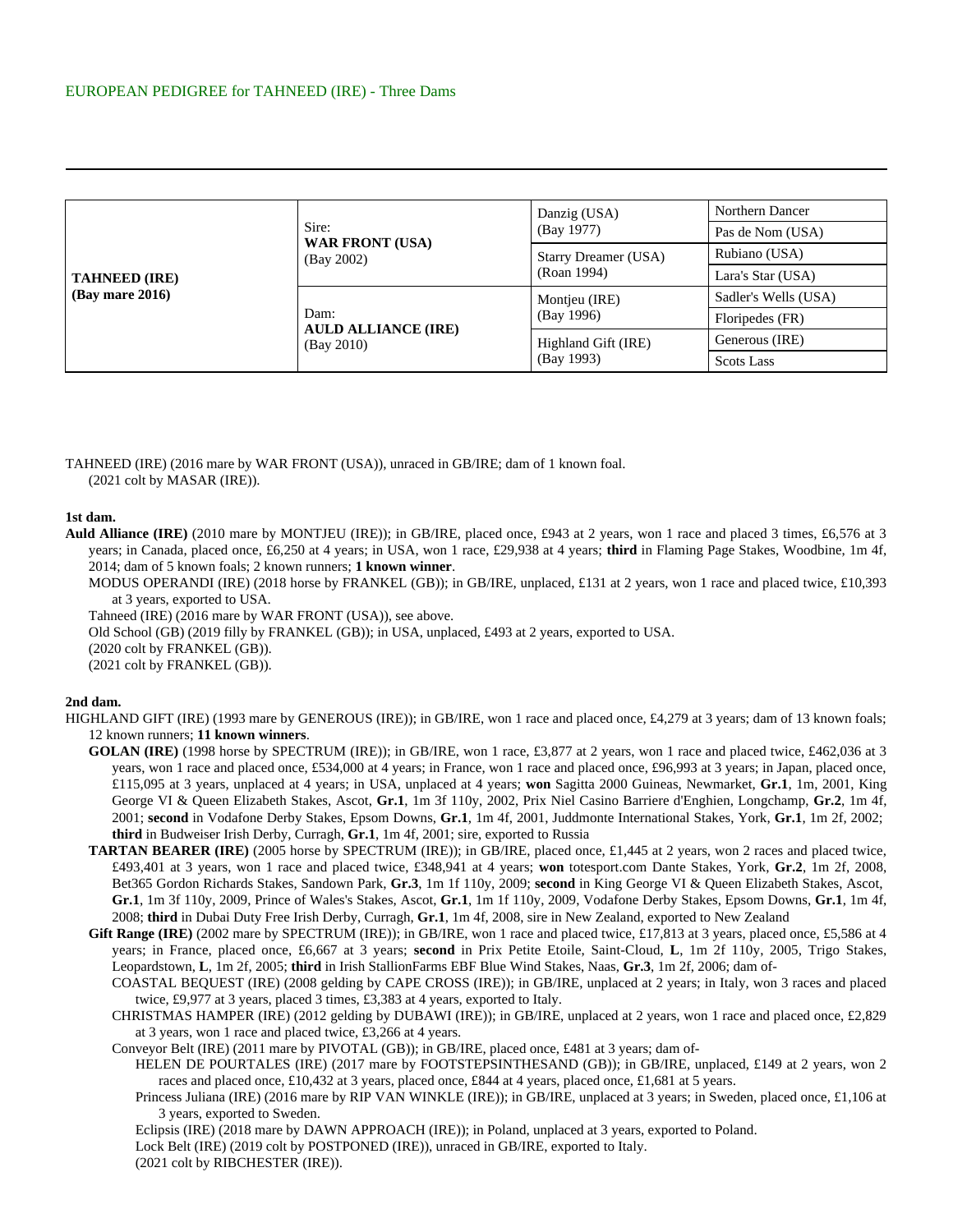Arabian Gift (IRE) (2015 mare by DUBAWI (IRE)); in GB/IRE, placed once, £1,155 at 2 years, placed twice, £690 at 3 years; in New Zealand, placed twice, £921 at 4 years, exported to New Zealand.

Rainbow Legacy (IRE) (2014 horse by FRANKEL (GB)); in GB/IRE, unplaced at 2 years.

(2020 gelding by HARZAND (IRE)).

(2021 filly by HARZAND (IRE)).

Leocorno (IRE) (2006 mare by PIVOTAL (GB)); in GB/IRE, won 1 race, £5,181 at 2 years, won 1 race and placed twice, £21,445 at 3 years; **second** in EBF Galtres Stakes, York, **L**, 1m 3f 110y, 2009; dam of-

- ONDA DISTRICT (IRE) (2012 gelding by OASIS DREAM (GB)); in GB/IRE, won 1 race and placed once, £4,836 at 3 years, placed 3 times, £1,155 at 4 years, placed twice, £1,707 at 6 years, placed twice, £1,840 at 7 years, unplaced, £300 at 8 years.
- Montone (IRE) (2011 gelding by DANEHILL DANCER (IRE)); in GB/IRE, unplaced at 3 years; in Germany, unplaced, £250 at 3 years, exported to Germany.
- Inverse (IRE) (2013 mare by OASIS DREAM (GB)), unraced in GB/IRE; dam of-

(2018 horse by VADAMOS (FR)).

(2019 gelding by MEHMAS (IRE)).

(2020 filly by KODIAC (GB)).

**Yarrow (IRE)** (2012 mare by SEA THE STARS (IRE)); in GB/IRE, placed once, £866 at 2 years, won 1 race and placed once, £6,426 at 3 years, placed once, £9,649 at 4 years; **second** in Totepool Pontefract Castle Stakes, Pontefract, **L**, 1m 4f, 2016; dam of-

Invincible Gift (GB) (2018 gelding by KODIAC (GB)); in GB/IRE, unplaced at 2 years, unplaced, £555 at 3 years.

Camp Vega (GB) (2019 filly by LOPE DE VEGA (IRE)), unraced in GB/IRE, exported to USA.

Tenerife Sunshine (GB) (2020 colt by LOPE DE VEGA (IRE)), unraced in GB/IRE.

(2021 filly by LOPE DE VEGA (IRE)).

**Auld Alliance (IRE)** (2010 mare by MONTJEU (IRE)), see above.

- HIGHLAND GAMES (IRE) (2000 gelding by SINGSPIEL (IRE)); in GB/IRE, unplaced at 2 years, won 2 races and placed once, £13,524 at 3 years, placed 5 times, £12,019 at 4 years, placed 3 times, £9,206 at 5 years; in GB/IRE over **hurdles**, placed 4 times, £2,888 at 6 years, won 2 races and placed 3 times, £11,169 at 7 years, won 1 race and placed once, £2,019 at 8 years; in GB/IRE over **fences**, unplaced at 8 years.
- WILLIAM OF WYKEHAM (IRE) (2015 gelding by ARCANO (IRE)); in GB/IRE, unplaced at 2 years, unplaced at 3 years, unplaced, £153 at 5 years, placed once, £804 at 6 years; in GB/IRE over **hurdles**, unplaced, £506 at 3 years, unplaced, £322 at 4 years, won 2 races and placed once, £14,237 at 5 years, unplaced, £375 at 6 years; in GB/IRE over **fences**, unplaced at 6 years.
- MOUNT STREET (IRE) (1999 mare by PENNEKAMP (USA)); in GB/IRE, placed once, £1,440 at 2 years, won 1 race, £4,940 at 3 years; dam of-
	- NALLA ARIELLA (IRE) (2007 mare by KALANISI (IRE)); in Russia, won 1 race and placed once, £1,139 at 2 years, exported to Russia; dam of-

NEW YORK CITY (USA) (2015 horse by CITY THUNDER (ARG)); in Russia, won 2 races, £592 at 2 years.

LOUKAS (IRE) (2009 horse by HAAFHD (GB)); in GB/IRE, won 1 race, £3,299 at 2 years; in USA, unplaced, £5,051 at 2 years, won 1 race, £22,452 at 3 years, unplaced, £649 at 4 years, exported to USA.

Day Trip (IRE) (2005 gelding by DAYLAMI (IRE)); in GB/IRE, placed twice, £497 at 3 years.

Dandy Star (IRE) (2013 gelding by DANDY MAN (IRE)); in GB/IRE, unplaced at 3 years; in Qatar, placed once, £1,257 at 3 years, exported to Qatar.

Mallett (IRE) (2004 mare by MARK OF ESTEEM (IRE)), unraced in GB/IRE, exported to India; dam of-

- VETONIA (IRE) (2009 mare by WHIPPER (USA)); in France, unplaced at 4 years, unplaced at 5 years; in Spain, unplaced at 2 years, won 1 race and placed 3 times, £6,208 at 3 years, won 2 races and placed 3 times, £10,528 at 4 years, placed once, £750 at 5 years, exported to France.
- Captain Nemo (IND) (2010 horse by REFUSE TO BEND (IRE)); in India, placed once, £1,013 at 2 years, placed once, £1,327 at 3 years.
- (2012 horse by EPICENTRE (USA)).

(2013 mare by OPPORTUNIST (IRE)).

Kieron's Dream (IRE) (2008 gelding by ARAAFA (IRE)); in GB/IRE, unplaced at 2 years.

(2010 horse by HIGH CHAPARRAL (IRE)).

- GIFT VOUCHER (IRE) (2001 gelding by CADEAUX GENEREUX); in GB/IRE, won 1 race and placed twice, £5,950 at 3 years; in GB/IRE over **hurdles**, won 1 race, £3,542 at 4 years, unplaced at 5 years; in GB/IRE over **fences**, placed once, £1,119 at 5 years.
- LONG VIEW (IRE) (2011 mare by GALILEO (IRE)); in GB/IRE, won 1 race and placed twice, £3,454 at 3 years, exported to USA; dam of-ALVILDA (USA) (2016 mare by WAR FRONT (USA)); in France, won 1 race and placed once, £9,145 at 3 years.
	- SCAPE (USA) (2017 mare by WAR FRONT (USA)); in USA, unplaced, £293 at 2 years, won 1 race, £7,370 at 3 years.

SPATIAL (USA) (2018 mare by WAR FRONT (USA)); in USA, won 1 race and placed once, £27,153 at 3 years.

Highland Park (IRE) (2007 gelding by PIVOTAL (GB)); in GB/IRE, placed once, £433 at 3 years, placed once, £270 at 4 years; in GB/IRE over **hurdles**, unplaced at 4 years, unplaced at 5 years.

(2004 mare by ROCK OF GIBRALTAR (IRE)).

## **3rd dam.**

- SCOTS LASS (1982 mare by SHIRLEY HEIGHTS); in GB/IRE, won 1 race and placed 4 times, £2,981 at 3 years, exported to France; dam of 10 known foals; 9 known runners; **5 known winners**.
	- **BONNY SCOT (IRE)** (1989 horse by COMMANCHE RUN); (also winner of 1 race and &9670 in Qatar); in GB/IRE, won 2 races and placed once, £14,214 at 2 years, won 2 races and placed 4 times, £106,580 at 3 years; **won** Great Voltigeur Stakes, York, **Gr.2**, 1m 4f, 1992, Gordon Stakes, Goodwood, **Gr.3**, 1m 4f, 1992, Sporting Life Zetland Stakes, Newmarket, **L**, 1m 2f, 1991; **second** in Bahrain Trophy, Newmarket, **L**, 1m 6f 110y, 1992; **third** in Coalite St Leger Stakes, Doncaster, **Gr.1**, 1m 6f 110y, 1992, Maxims Club Derby Trial Stakes, Lingfield Park, **Gr.3**, 1m 3f, 1992; sire, exported to Qatar

**Border Mate (IRE)** (1988 mare by BE MY GUEST (USA)); in GB/IRE, placed twice, £955 at 2 years, won 1 race and placed twice, £5,439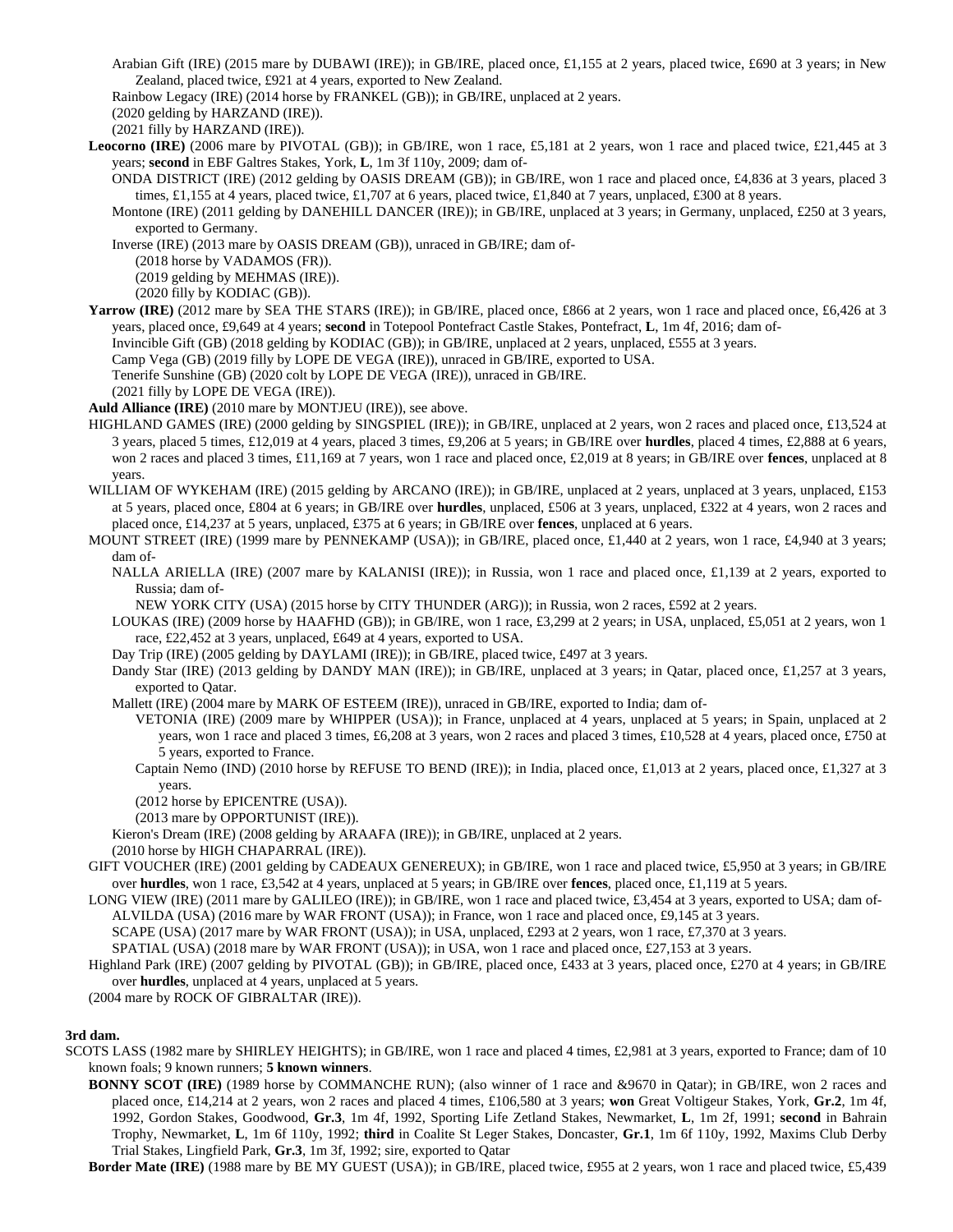at 3 years; in USA, won 1 race and placed once, £12,202 at 3 years, won 2 races, £26,056 at 4 years, placed once, £15,977 at 5 years; **second** in Hillsborough Handicap, Bay Meadows, **Gr.3**, 1m 110y, 1993, exported to USA

**Alignment (IRE)** (1995 mare by ALZAO (USA)); in GB/IRE, placed twice, £9,525 at 2 years, placed once, £1,850 at 3 years; **second** in Prestige Stakes, Goodwood, **Gr.3**, 7f, 1997, exported to South Africa; dam of-

**POTALA PALACE (SAF)** (2008 horse by SINGSPIEL (IRE)); in South Africa, won 3 races and placed twice, £40,419 at 3 years, placed once, £4,379 at 4 years, won 1 race, £9,289 at 5 years; **won** Premier's Champion Stakes, Greyville, **Gr.1**, 1m, 2011, Bidvest Joburg Spring Challenge, Turffontein, **Gr.3**, 7f, 2013, sire in South Africa

- **FRONT AND CENTRE (SAF)** (2015 mare by DYNASTY (SAF)); in South Africa, won 6 races; **won** World Sports Betting Cape Filly Guineas, Kenilworth, **Gr.1**, 1m, 2018, Diana Stakes, Durbanville, **Gr.3**, 7f, 2019; **second** in Woolavington 2000, Greyville, **Gr.1**, 1m 2f, 2019, KRA KZN Fillies Guineas, Greyville, **Gr.2**, 1m, 2019, Vasco da Gama Prix du Cap, Kenilworth, **Gr.3**, 7f, 2020; **third** in Bidvest Majorca Stakes, Kenilworth, **Gr.1**, 1m, 2019
- **Allegoria (IRE)** (2005 mare by SPECTRUM (IRE)); in Italy, placed once, £689 at 2 years, won 2 races and placed 5 times, £23,912 at 3 years, placed 9 times, £45,052 at 4 years; **second** in Premio Verziere, Milan, **Gr.3**, 1m 2f, 2009, Premio Andred, Pisa, **L**, 1m 3f, 2008, Premio Paolo Mezzanotte, Milan, **L**, 1m 3f, 2009, Premio Giuseppe Valiani, Rome, **L**, 1m 2f, 2008, exported to South Africa; dam of-

ALL TOGETHER NOW (SAF) (2012 horse by RIP VAN WINKLE (IRE)); in South Africa, won 2 races.

ALWAYS A LADY (SAF) (2013 mare by DYNASTY (SAF)); in South Africa, won 3 races.

FLYING FABLE (SAF) (2014 mare by DYNASTY (SAF)); in South Africa, won 4 races and placed twice.

It's Complex (SAF) (2016 horse by DYNASTY (SAF)); in South Africa, placed once.

(2011 mare by IFFRAAJ (GB)).

Ideal Image (SAF) (2017 mare by DYNASTY (SAF)), unraced in GB/IRE.

- FRONT RANK (IRE) (2000 gelding by SADLER'S WELLS (USA)); in GB/IRE, placed twice, £1,754 at 3 years, placed once, £424 at 5 years, placed once, £1,014 at 6 years, unplaced at 7 years, won 1 race, £1,978 at 8 years, placed 4 times, £1,934 at 9 years, placed once, £304 at 10 years, unplaced at 11 years, unplaced at 12 years; in GB/IRE over **hurdles**, placed 3 times, £3,175 at 4 years, won 1 race and placed once, £5,094 at 5 years, won 3 races and placed 3 times, £14,960 at 6 years, unplaced at 7 years, placed 5 times, £4,955 at 8 years, won 1 race and placed once, £8,661 at 9 years, won 1 race and placed 4 times, £8,367 at 10 years, placed twice, £833 at 11 years, placed 7 times, £3,060 at 12 years.
- STREAK OF SILVER (SAF) (2012 horse by SILVANO (GER)); in South Africa, won 6 races.
- RIGHT AND READY (GB) (2007 mare by WHIPPER (USA)); in South Africa, placed once, £922 at 3 years, won 3 races and placed 5 times, £15,702 at 4 years, exported to South Africa; dam of-
	- **Fortune Flies (SAF)** (2015 mare by DYNASTY (SAF)); in South Africa, placed once at 4 years, won 3 races and placed 4 times; **second** in Final Fling Stakes, Kenilworth, **Gr.3**, 1m 209y, 2020, Winter Oaks, Kenilworth, **L**, 1m 3f, 2019

ROMAN EMPEROR (SAF) (2013 gelding by DYNASTY (SAF)); in South Africa, won 2 races.

BRIGHTEYEBUSHYTAIL (SAF) (2014 horse by DYNASTY (SAF)); in South Africa, won 2 races.

Forward March (SAF) (2017 mare by PATHFORK (USA)), unraced in GB/IRE.

Time Flies (SAF) (2018 mare by DYNASTY (SAF)), unraced in GB/IRE.

- DEPECHE (SAF) (2014 mare by SILVANO (GER)); in South Africa, won 2 races.
- REGAL LYRIC (IRE) (2006 gelding by ROYAL APPLAUSE (GB)); in GB/IRE, won 1 race, £3,562 at 2 years, placed 5 times, £3,083 at 3 years, placed once, £242 at 4 years; in GB/IRE over **hurdles**, unplaced, £482 at 3 years, unplaced at 4 years.
- ALPHA MALE (SAF) (2010 horse by SPECTRUM (IRE)); in South Africa, unplaced at 3 years, won 1 race and placed 3 times at 4 years.
- Seeking Straight (IRE) (2003 gelding by RAINBOW QUEST (USA)); in GB/IRE, unplaced at 3 years; in GB/IRE over **hurdles**, unplaced at 4 years, placed 3 times, £2,402 at 5 years, placed twice, £1,745 at 6 years, unplaced at 7 years; in GB/IRE over **fences**, unplaced at 5 years, unplaced at 7 years; in GB/IRE in **point-to-points**, unplaced at 9 years.
- Depending On You (SAF) (2011 horse by DYNASTY (SAF)); in South Africa, placed twice.
- Straighten Up (IRE) (2001 mare by NASHWAN (USA)); (Died in 2007.); in GB/IRE, unplaced at 2 years, exported to Australia; dam of-PRINCESS FORSE (AUS) (2007 mare by VISCOUNT (AUS)); in Australia, won 1 race and placed 4 times; dam of-
	- Tapa Bonnie (AUS) (2016 mare by MAHISARA (AUS)); in Australia, unplaced at 4 years.

Forsara (AUS) (2018 gelding by MAHISARA (AUS)); in Australia, unplaced, £450 at 2 years.

Fermezza (GB) (2005 mare by DR FONG (USA)), unraced in GB/IRE, exported to Australia.

Line Ahead (IRE) (2002 mare by SADLER'S WELLS (USA)); in GB/IRE, unplaced at 2 years; dam of-

- **EXCELLENT RESULT (IRE)** (2010 gelding by SHAMARDAL (USA)); in GB/IRE, placed twice, £1,034 at 2 years, won 2 races and placed once, £102,359 at 3 years, unplaced, £4,310 at 4 years, unplaced, £1,170 at 5 years, unplaced at 6 years, placed once, £962 at 7 years, placed once, £1,023 at 8 years; in United Arab Emirates, won 2 races and placed once, £148,590 at 4 years, placed once, £13,381 at 5 years; in GB/IRE over **hurdles**, won 1 race and placed once, £5,425 at 6 years, won 1 race and placed once, £5,460 at 7 years, unplaced, £350 at 8 years; **won** SkyCargo Dubai City of Gold Stakes, Meydan, **Gr.2**, 1m 4f, 2014
- **MIDNIGHT CROSSING (IRE)** (2013 mare by DARK ANGEL (IRE)); in GB/IRE, placed once, £5,364 at 2 years, won 1 race and placed 3 times, £10,782 at 3 years; in Canada, won 1 race and placed once, £35,527 at 4 years; in USA, won 1 race, £50,993 at 4 years, placed twice, £38,910 at 5 years; **won** Robert J Frankel Stakes, Santa Anita, **Gr.3**, 1m 1f, 2017; **second** in Santa Ana Stakes, Santa Anita, **Gr.2**, 1m 1f, 2018; **third** in Ontario Matron Stakes, Woodbine, **Gr.3**, 1m 110y, 2017, Osunitas Stakes, Del Mar, 1m 110y, 2018; dam of-

Mickey Mongoose (GB) (2020 colt by LOPE DE VEGA (IRE)), unraced in GB/IRE.

(2021 colt by FRANKEL (GB)).

CORK HARBOUR (IRE) (2015 mare by HARBOUR WATCH (IRE)); in GB/IRE, unplaced at 2 years, unplaced at 3 years, won 2 races and placed once, £13,270 at 4 years; dam of-

(2021 colt by U S NAVY FLAG (USA)).

LINEA D'ARIA (IRE) (2006 mare by HAWK WING (USA)); in Italy, won 1 race and placed twice, £4,424 at 2 years, placed once, £153 at 3 years, exported to Italy.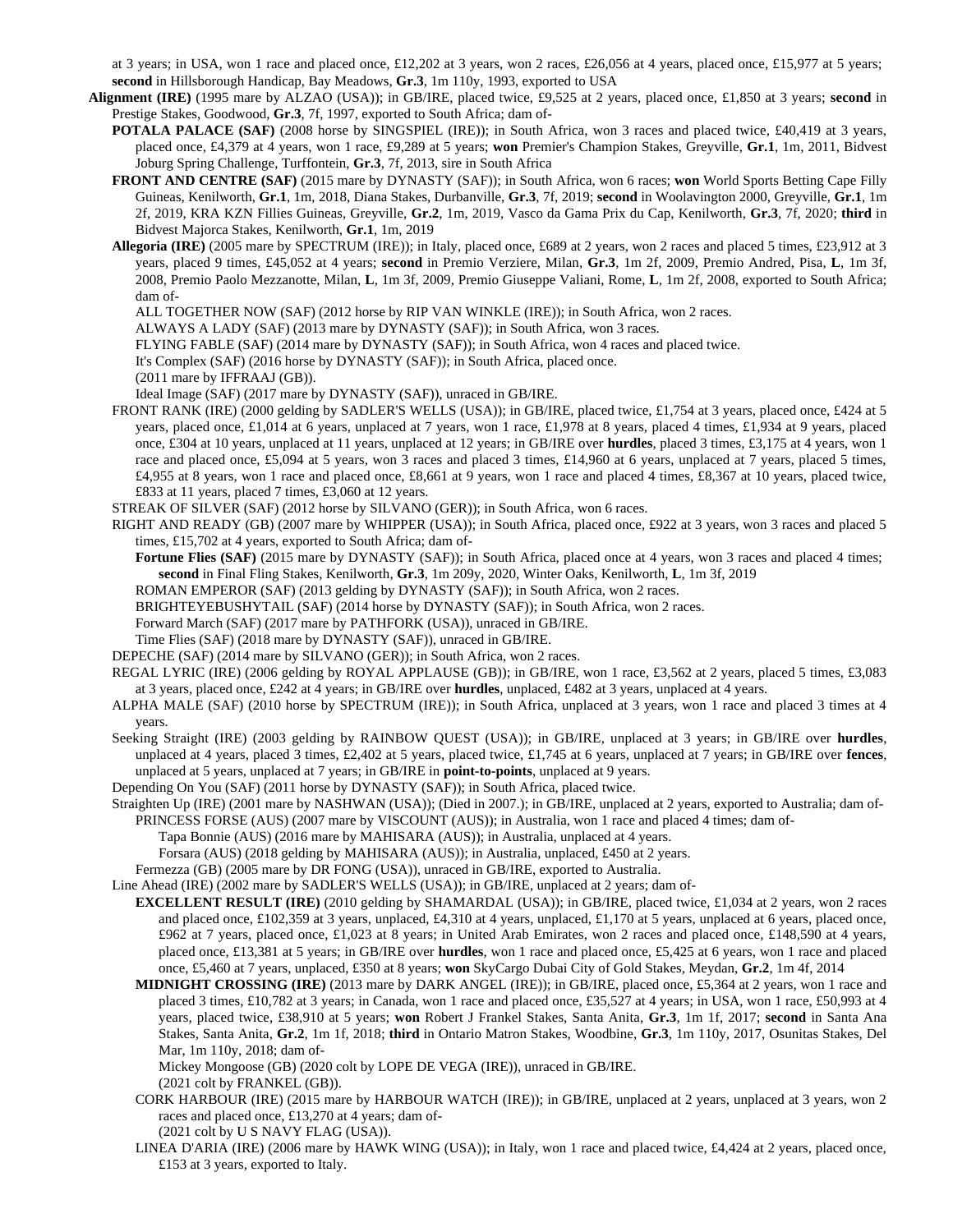- GOLDENVEIL (IRE) (2008 mare by IFFRAAJ (GB)); in GB/IRE, won 1 race and placed twice, £6,008 at 2 years, placed twice, £1,395 at 3 years, placed once, £481 at 4 years; in Germany, placed once, £333 at 4 years, exported to Germany; dam of-Godrics Hollow (GER) (2016 mare by SHAMALGAN (FR)); in Germany, unplaced at 3 years.
- Realt Eile (IRE) (2012 mare by DARK ANGEL (IRE)); in GB/IRE, placed once, £417 at 2 years, placed twice, £1,046 at 3 years; dam of-
	- RICH BELIEF (GB) (2017 gelding by MAKE BELIEVE (GB)); in GB/IRE, won 1 race and placed 5 times, £9,999 at 2 years, placed twice, £2,247 at 3 years, unplaced, £107 at 4 years; in GB/IRE over **hurdles**, unplaced at 3 years, won 1 race and placed 5 times, £14,512 at 4 years.
	- Leona Vander (GB) (2018 mare by THE LAST LION (IRE)); in USA, unplaced, £602 at 2 years, exported to USA.
	- (2020 filly by SEA THE MOON (GER)).
	- (2021 colt by CRACKSMAN (GB)).
- Harbour Defense (IRE) (2014 horse by HARBOUR WATCH (IRE)); in Italy, unplaced at 2 years, placed once, £1,196 at 3 years, exported to Italy.
- Silkenveil (IRE) (2007 mare by INDIAN RIDGE); in GB/IRE, unplaced at 2 years, unplaced at 3 years; dam of-
	- BROWN VELVET (GB) (2012 mare by KODIAC (GB)); in GB/IRE, won 1 race and placed 3 times, £4,897 at 2 years; in Jersey, placed once, £315 at 3 years, placed 3 times, £1,140 at 4 years, won 3 races and placed 4 times, £7,250 at 5 years, won 1 race and placed twice, £2,610 at 7 years, won 1 race and placed once, £2,620 at 9 years.
	- JAWAAYIZ (GB) (2013 mare by KODIAC (GB)); in GB/IRE, placed once, £337 at 2 years, won 2 races and placed 4 times, £16,629 at 3 years.
	- MAMA CAMP (GB) (2016 mare by WAR COMMAND (USA)); in Italy, placed twice, £3,521 at 2 years, won 2 races and placed 5 times, £13,799 at 3 years, unplaced, £169 at 4 years, exported to Italy.
	- MIDNITE BRIDE (GB) (2017 mare by KODIAC (GB)); in GB/IRE, won 2 races and placed 3 times, £8,995 at 3 years, won 2 races and placed twice, £10,364 at 4 years.
	- UNVEILING (GB) (2015 mare by MAYSON (GB)); in GB/IRE, won 1 race, £2,911 at 2 years, placed 4 times, £3,080 at 3 years.
	- Big Bear Hug (GB) (2019 filly by BELARDO (IRE)); in GB/IRE, placed once, £1,522 at 2 years.
	- Billie Lou (GB) (2020 filly by INTELLO (GER)), unraced in GB/IRE.
	- (2021 colt by PEARL SECRET (GB)).
- Blue Ridges (IRE) (2009 mare by DUBAWI (IRE)); in GB/IRE, unplaced at 2 years, exported to India; dam of-
	- ROMAN RIDGES (IND) (2013 horse by HOLY ROMAN EMPEROR (IRE)); in India, won 1 race.
	- RETAINED ASSET (IND) (2015 gelding by SEDGEFIELD (USA)); in India, won 1 race and placed 4 times.
	- Fearless Fox (IND) (2016 horse by SEDGEFIELD (USA)), unraced in GB/IRE.
	- Blue Patent (IND) (2017 horse by SEDGEFIELD (USA)), unraced in GB/IRE.
	- (2018 mare by SEDGEFIELD (USA)).
- (2011 mare by AZAMOUR (IRE)).
- Youlongforme (IRE) (2017 gelding by EXCEED AND EXCEL (AUS)); in GB/IRE, unplaced at 4 years; in GB/IRE in **N.H. Flat races**, unplaced, £89 at 4 years
- (2018 mare by GOLDEN HORN (GB)).

Burney Falls (IRE) (2019 filly by BATED BREATH (GB)), unraced in GB/IRE, exported to Japan.

- MARY STUART (IRE) (1996 mare by NASHWAN (USA)); in GB/IRE, unplaced at 2 years, won 3 races and placed once, £49,543 at 3 years; dam of-
	- MARIE DE GUISE (IRE) (2007 mare by VERGLAS (IRE)); in GB/IRE, won 1 race and placed twice, £3,904 at 3 years; in Australia, placed once, £1,062 at 4 years, exported to Australia.
	- Queen of Scots (IRE) (2001 mare by DR FONG (USA)); in GB/IRE, placed twice, £879 at 2 years; dam of-
		- Fate Ignoranti (IRE) (2008 horse by RAKTI (GB)); in Italy, placed once, £451 at 2 years, unplaced at 3 years, exported to Italy.

Cadillac Man (IRE) (2006 horse by CATCHER IN THE RYE (IRE)); in Italy, unplaced at 2 years, exported to Italy. (2007 mare by ORPEN (USA)).

- La Sciampona (GB) (2009 mare by CATCHER IN THE RYE (IRE)), unraced in GB/IRE, exported to Italy.
- (2011 horse by IVAN DENISOVICH (IRE)), exported to China.
- (2012 gelding by DARSI (FR)).
- Referendum (IRE) (2012 gelding by CAPE CROSS (IRE)); in GB/IRE, placed 3 times, £1,058 at 2 years; in Switzerland, unplaced at 4 years, exported to Switzerland.
- (2002 horse by SPECTRUM (IRE)); (died as a yearling).
- (2004 horse by GENEROUS (IRE)); (died as a yearling.)
- Il Palco (IRE) (2005 gelding by SADLER'S WELLS (USA)), unraced in GB/IRE.
- Grace A Vous (IRE) (2008 mare by NOVERRE (USA)), unraced in GB/IRE.
- Mariposa (IRE) (2009 mare by OASIS DREAM (GB)); in GB/IRE, unplaced at 2 years, exported to France; dam of-
	- ARPANI (FR) (2014 mare by TIN HORSE (IRE)); in France, won 1 race and placed 4 times, £20,331 at 2 years, won 3 races and placed twice, £33,863 at 3 years, placed 4 times, £11,186 at 4 years; in Spain, won 1 race and placed 4 times, £7,024 at 5 years.
	- MAJOLIKA (FR) (2013 mare by DYLAN THOMAS (IRE)); in Hungary, placed once, £140 at 2 years, won 3 races and placed 3 times, £2,712 at 3 years, placed twice, £766 at 4 years.
	- FLORAVISE (FR) (2015 mare by EVASIVE (GB)); in France, unplaced at 2 years, won 3 races and placed 3 times, £44,514 at 3 years, unplaced at 4 years.
	- Princesse Bassett (FR) (2016 mare by WOOTTON BASSETT (GB)); in GB/IRE, unplaced at 3 years, exported to France.
- DRAGON'S TEETH (IRE) (1990 gelding by CAERLEON (USA)); in GB/IRE, placed once, £864 at 2 years, won 1 race and placed once, £4,151 at 3 years, exported to Malaysia.
- HIGHLAND GIFT (IRE) (1993 mare by GENEROUS (IRE)), see above.
- Griddle Cake (IRE) (1991 mare by BE MY GUEST (USA)); in GB/IRE, placed twice, £1,437 at 3 years; dam of-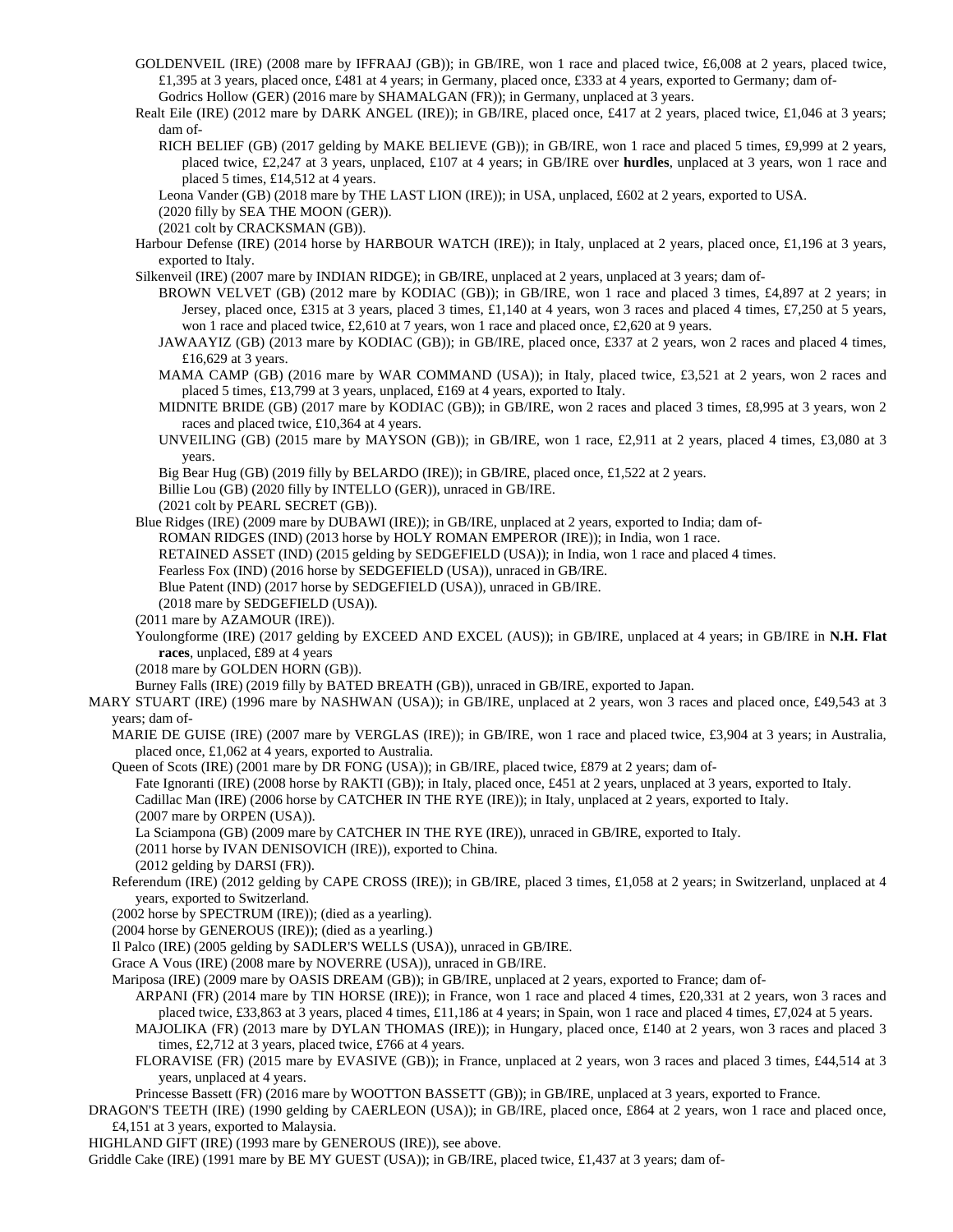- **Hidden Luck (GB)** (1999 mare by BIN AJWAAD (IRE)); in Norway, placed once, £2,758 at 3 years, placed once, £1,359 at 4 years, placed once, £1,934 at 5 years; in Sweden, won 1 race and placed 8 times, £7,479 at 3 years, won 1 race and placed 5 times, £7,837 at 4 years, placed 3 times, £2,825 at 5 years; **third** in Coolmore Matchmaker Stakes, Taby, **L**, 1m 1f 110y, 2003, exported to Sweden; dam of-
	- HIDDEN TREASURE (SWE) (2006 mare by FUNAMBULE (USA)); in Norway, placed 3 times, £2,681 at 5 years, unplaced at 6 years; in Sweden, unplaced, £271 at 2 years, placed 4 times, £2,398 at 3 years, won 2 races and placed twice, £4,439 at 4 years, won 2 races and placed once, £6,943 at 5 years, won 2 races, £5,148 at 6 years.
	- HIDDEN SECRET (SWE) (2007 gelding by NICOLOTTE (GB)); in Denmark, won 2 races and placed once, £2,526 at 5 years, unplaced, £141 at 6 years; in Norway, placed twice, £1,526 at 4 years, placed 4 times, £3,650 at 5 years, placed once, £838 at 6 years; in Sweden, unplaced at 3 years, unplaced at 4 years, placed once, £406 at 6 years.
	- HIDDEN JOY (SWE) (2011 mare by ACADEMY AWARD (IRE)); in Norway, unplaced, £215 at 4 years, unplaced at 5 years, placed twice, £1,808 at 6 years; in Sweden, placed once, £335 at 3 years, won 1 race, £2,530 at 4 years, unplaced at 5 years, placed once, £842 at 6 years.
- OUR JAFFA (IRE) (2001 mare by BIN AJWAAD (IRE)); in GB/IRE, won 2 races and placed once, £12,659 at 3 years, won 1 race and placed 5 times, £13,261 at 4 years, placed twice, £11,809 at 5 years, placed twice, £7,743 at 6 years; in GB/IRE over **hurdles**, unplaced at 5 years; dam of-

One For Brad (IRE) (2015 mare by WATAR (IRE)); in GB/IRE, placed once, £680 at 3 years, unplaced, £400 at 4 years.

(2010 mare by WAKY NAO (GB)).

(2011 mare by WAKY NAO (GB)).

Dermo Day (IRE) (2016 gelding by WATAR (IRE)); in GB/IRE in **point-to-points**, unplaced at 4 years.

(2017 mare by WATAR (IRE)).

- STRUDEL (IRE) (2002 mare by SPECTRUM (IRE)); in GB/IRE, won 2 races, £9,518 at 3 years; dam of-
	- BENJAMIN THOMAS (IRE) (2014 gelding by MAYSON (GB)); in GB/IRE, placed twice, £2,311 at 2 years, won 1 race and placed 5 times, £6,823 at 3 years, placed 3 times, £2,811 at 4 years, placed once, £862 at 5 years.
		- Montiroli (IRE) (2010 horse by SINGSPIEL (IRE)); in Italy, placed once, £1,500 at 2 years, placed 3 times, £4,275 at 3 years, exported to Italy.

Fuinnimh (IRE) (2011 mare by KING'S BEST (USA)); in GB/IRE, placed once, £333 at 3 years.

(2007 horse by BARATHEA (IRE)).

Streusel (IRE) (2008 mare by AZAMOUR (IRE)), unraced in GB/IRE.

(2015 mare by POWER (GB)).

Riddle (GB) (1996 mare by SUPERLATIVE); in GB/IRE, unplaced at 2 years, placed twice, £767 at 3 years; dam of-Dumbledan (GB) (2001 gelding by WIZARD KING (GB)), unraced in GB/IRE.

Cryptic Bert (GB) (2003 gelding by BEAT ALL (USA)); in GB/IRE in **N.H. Flat races**, unplaced at 5 years, unplaced at 6 years (2004 mare by WIZARD KING (GB)); (died as a yearling).

Lady Liesel (GB) (2000 mare by BIN AJWAAD (IRE)); in GB/IRE, placed once, £488 at 2 years, placed once, £422 at 3 years, placed once, £209 at 4 years, unplaced at 5 years, exported to France; dam of-

BARGAIN LADY (GB) (2009 mare by BYRON (GB)); in Hungary, unplaced, £124 at 2 years, won 4 races and placed 3 times, £4,518 at 3 years, exported to Hungary.

ARABIAN JEWEL (GB) (2007 mare by KHELEYF (USA)); in GB/IRE, unplaced at 2 years, unplaced at 3 years; in Bahrain, won 1 race, £672 at 4 years, placed once, £121 at 5 years, exported to Bahrain.

(2010 horse by BERTOLINI (USA)).

Notnow Lady (GB) (2011 mare by NOTNOWCATO (GB)); in France, unplaced at 3 years, exported to Hungary.

Lady Juliet (GB) (2012 mare by AUTHORIZED (IRE)); in France, unplaced at 3 years.

Ma Charlotte (GB) (2014 mare by MYBOYCHARLIE (IRE)), unraced in GB/IRE.

Gypsy Jacques (GB) (2015 horse by HARBOUR WATCH (IRE)), unraced in GB/IRE.

Scrumptious (GB) (2004 mare by SAKHEE (USA)); in GB/IRE, placed once, £2,581 at 3 years; dam of-

GANGSTER STORY (IRE) (2009 horse by KHELEYF (USA)); in Italy, won 2 races and placed 10 times, £18,700 at 2 years, placed 3 times, £1,900 at 3 years, exported to Italy.

- MIRACLE NINETYNINE (IRE) (2012 gelding by BIG BAD BOB (IRE)); in GB/IRE, placed once, £385 at 2 years, placed 6 times, £5,716 at 3 years, won 1 race and placed twice, £5,118 at 4 years, placed once, £962 at 5 years; in Belgium, won 3 races and placed 5 times, £17,048 at 5 years; in France, placed once, £1,282 at 5 years, won 1 race and placed once, £13,097 at 6 years, exported to Belgium.
- DAZZLING DAN (IRE) (2016 gelding by DANDY MAN (IRE)); in GB/IRE, won 1 race and placed 3 times, £8,417 at 2 years, won 2 races and placed 3 times, £73,336 at 3 years, unplaced, £2,744 at 4 years, won 1 race and placed 3 times, £13,733 at 5 years.

Tasteofexcellence (IRE) (2013 mare by EXCELLENT ART (GB)); in GB/IRE, placed once, £481 at 3 years.

Il Golfo di Napoli (IRE) (2018 horse by FULBRIGHT (GB)); in Italy, placed 5 times, £7,152 at 2 years, unplaced at 3 years, exported to Italy.

Miss Malta (IRE) (2014 mare by BIG BAD BOB (IRE)); in Italy, unplaced at 3 years, exported to Italy.

Smallcraftwarning (IRE) (2017 gelding by GALE FORCE TEN (GB)), unraced in GB/IRE.

More Tart (IRE) (2019 filly by MEHMAS (IRE)); in GB/IRE, unplaced at 2 years.

(2020 filly by KUROSHIO (AUS)).

(2021 filly by KUROSHIO (AUS)).

- National Princess (GB) (1997 mare by BIN AJWAAD (IRE)); in GB/IRE, unplaced at 3 years; in GB/IRE over **hurdles**, unplaced at 4 years.
- Royal Sport (GB) (1998 mare by BIN AJWAAD (IRE)), unraced in GB/IRE.

Tea Cake (IRE) (2005 mare by COMPTON PLACE (GB)); in GB/IRE, unplaced at 2 years, unplaced at 3 years; in Kingdom of Saudi Arabia, unplaced at 4 years, unplaced at 5 years, exported to Kuwait; dam of-

Rify (KSA) (2015 horse by RULE OF LIFE (GB)); in Kingdom of Saudi Arabia, placed once, £2,367 at 3 years, unplaced at 4 years,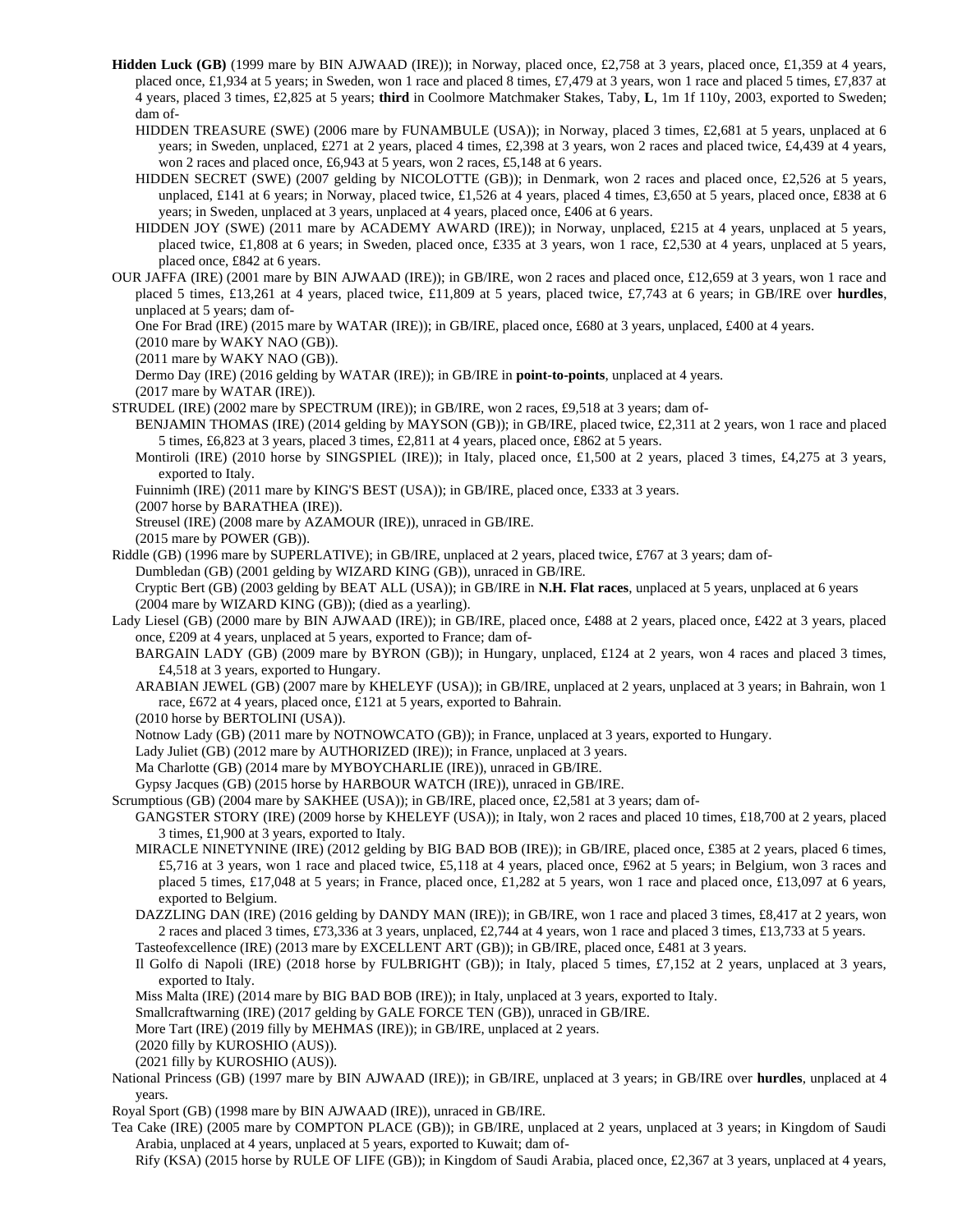unplaced at 5 years.

Elghalyah Tala (KSA) (2014 mare by VERSACE (URU)), unraced in GB/IRE.

(2016 horse by EASTERN SUN (IRE)).

Hadayat Allah (KSA) (2017 mare by RIGHTFULLY SO (USA)), unraced in GB/IRE.

(2020 colt by BYRON (GB)).

Gaelic Swan (IRE) (1999 mare by NASHWAN (USA)); in GB/IRE, placed 3 times, £1,913 at 3 years; dam of-

MARDOOD (GB) (2005 gelding by OASIS DREAM (GB)); in GB/IRE, placed once, £482 at 2 years, unplaced at 3 years, unplaced at 6 years; in GB/IRE over **hurdles**, placed once, £239 at 3 years, placed twice, £1,276 at 4 years, won 3 races and placed once, £7,286 at 5 years, won 3 races and placed once, £5,973 at 6 years, unplaced at 7 years, placed once, £299 at 9 years; in GB/IRE over **fences**, unplaced at 9 years; in GB/IRE in **point-to-points**, unplaced at 8 years, placed once at 9 years.

AYR OF ELEGANCE (GB) (2012 mare by MOTIVATOR (GB)); in GB/IRE, placed 3 times, £1,396 at 3 years, placed 4 times, £3,128 at 4 years, won 3 races and placed 4 times, £10,443 at 5 years, placed once, £723 at 6 years; in GB/IRE over **hurdles**, placed once, £1,422 at 6 years, won 1 race and placed 3 times, £9,730 at 7 years, unplaced, £700 at 8 years, won 2 races and placed once, £6,615 at 9 years; in GB/IRE over **fences**, placed once, £1,142 at 7 years.

STRAIGHT LACED (GB) (2006 mare by REFUSE TO BEND (IRE)); in GB/IRE, unplaced at 3 years, won 1 race, £2,590 at 4 years; dam of-

ADHERENCE (GB) (2013 gelding by SIR PERCY (GB)); in GB/IRE, unplaced at 2 years, placed 7 times, £3,412 at 3 years, won 2 races and placed once, £5,368 at 4 years; in GB/IRE over **hurdles**, unplaced at 3 years, unplaced at 4 years, placed once, £808 at 5 years, won 1 race and placed twice, £6,534 at 6 years, unplaced, £350 at 8 years, unplaced at 9 years; in GB/IRE over **fences**, won 1 race and placed once, £5,808 at 6 years, unplaced, £1,050 at 7 years.

(2015 horse by CAMACHO (GB)).

(2016 mare by HALLUCINATE (USA)).

(2017 mare by DESIDERATUM (GB)).

Irish Dancer (GB) (2004 mare by DANEHILL DANCER (IRE)); in GB/IRE, placed once, £289 at 2 years, placed twice, £710 at 3 years, exported to Kuwait.

Dominatrix (GB) (2009 mare by WHIPPER (USA)); in France, unplaced at 2 years, placed once, £2,000 at 3 years; dam of-

FAST PULCHRA (GB) (2016 mare by FAST COMPANY (IRE)); in Italy, unplaced at 2 years, won 1 race and placed 9 times, £6,852 at 3 years, won 1 race and placed twice, £5,102 at 4 years, won 1 race and placed 4 times, £5,938 at 5 years, unplaced at 6 years, exported to Italy.

- COPINET (GB) (2018 mare by MEHMAS (IRE)); in GB/IRE, won 1 race and placed once, £4,449 at 2 years, won 2 races and placed twice, £18,979 at 3 years, unplaced, £951 at 4 years.
- Muraadef (GB) (2015 gelding by KODIAC (GB)); in GB/IRE, unplaced at 2 years, placed twice, £1,640 at 3 years, placed 3 times, £2,544 at 4 years.

Khalaf (GB) (2017 gelding by GUTAIFAN (IRE)); in Cyprus, placed once at 4 years, exported to Cyprus.

Our Girl Acorn (GB) (2014 mare by BUSHRANGER (IRE)); in GB/IRE in **N.H. Flat races**, unplaced at 4 years; in GB/IRE over **hurdles**, unplaced at 4 years

Jalea Dream (GB) (2019 gelding by OUTSTRIP (GB)); in GB/IRE, unplaced, £300 at 2 years.

(2020 filly by OUTSTRIP (GB)).

(2008 horse by SADLER'S WELLS (USA)).

Rose Ayr (GB) (2010 mare by REFUSE TO BEND (IRE)), unraced in GB/IRE; dam of-

Champ Ayr (GB) (2016 gelding by CHAMPS ELYSEES (GB)); in GB/IRE, unplaced, £300 at 3 years.

(2017 gelding by CASAMENTO (IRE)).

(2018 mare by CASAMENTO (IRE)).

Colour Coordinated (IRE) (2002 mare by SPECTRUM (IRE)); in GB/IRE, placed 3 times, £2,935 at 3 years; dam of-

RABBIT THOMAS (IRE) (2010 horse by DYLAN THOMAS (IRE)); in Austria, unplaced at 3 years; in Czech Republic, placed twice, £584 at 2 years, won 1 race and placed twice, £2,051 at 3 years, won 1 race, £683 at 4 years; in Slovakia, unplaced at 3 years; in Czech Republic over jumps, placed once, £209 at 4 years, placed once, £59 at 5 years, exported to Czech Republic.

- COLOUR CONTRAST (IRE) (2013 gelding by ROCK OF GIBRALTAR (IRE)); in GB/IRE, unplaced at 3 years, placed 5 times, £2,264 at 4 years, placed 8 times, £8,482 at 5 years, won 2 races and placed 3 times, £8,210 at 6 years, unplaced at 7 years; in GB/IRE over **hurdles**, unplaced at 6 years.
- REGIMENTED (IRE) (2015 horse by EPAULETTE (AUS)); in GB/IRE, won 2 races and placed 3 times, £13,186 at 2 years, placed once, £1,399 at 3 years, placed 5 times, £6,576 at 4 years.
- EMPRESS OF TARA (IRE) (2009 mare by HOLY ROMAN EMPEROR (IRE)); in GB/IRE, won 1 race and placed 4 times, £9,647 at 3 years, placed once, £325 at 4 years, unplaced at 5 years; dam of-

(2016 mare by RIP VAN WINKLE (IRE)).

(2020 gelding by ELZAAM (AUS)).

Blue Roses (IRE) (2008 mare by ORATORIO (IRE)); in France, unplaced at 2 years, unplaced at 3 years, exported to France; dam of-ROSISSIM (FR) (2016 gelding by DABIRSIM (FR)); in France, won 1 race and placed twice, £10,376 at 2 years, won 1 race and placed 10 times, £41,875 at 3 years, won 1 race and placed once, £15,729 at 4 years, won 1 race and placed 4 times, £19,206 at 5 years.

BOMBAY NIGHT (FR) (2013 horse by WOOTTON BASSETT (GB)); in France, won 1 race, £9,375 at 3 years.

Blue Smoke (FR) (2012 horse by ZAFEEN (FR)); in France, unplaced at 2 years, placed once, £2,907 at 3 years.

Blue Hour (FR) (2014 mare by MESHAHEER (USA)), unraced in GB/IRE; dam of-

Tempete d'Art (FR) (2018 mare by FEEL LIKE DANCING (GB)), unraced in GB/IRE.

Dame de Fer (FR) (2017 mare by TIN HORSE (IRE)); in France, unplaced at 2 years, unplaced at 3 years.

Book Chief (FR) (2019 colt by WAR COMMAND (USA)), unraced in GB/IRE.

Boy Scout (FR) (2020 colt by OLYMPIC GLORY (IRE)), unraced in GB/IRE.

(2012 horse by ALFRED NOBEL (IRE)).